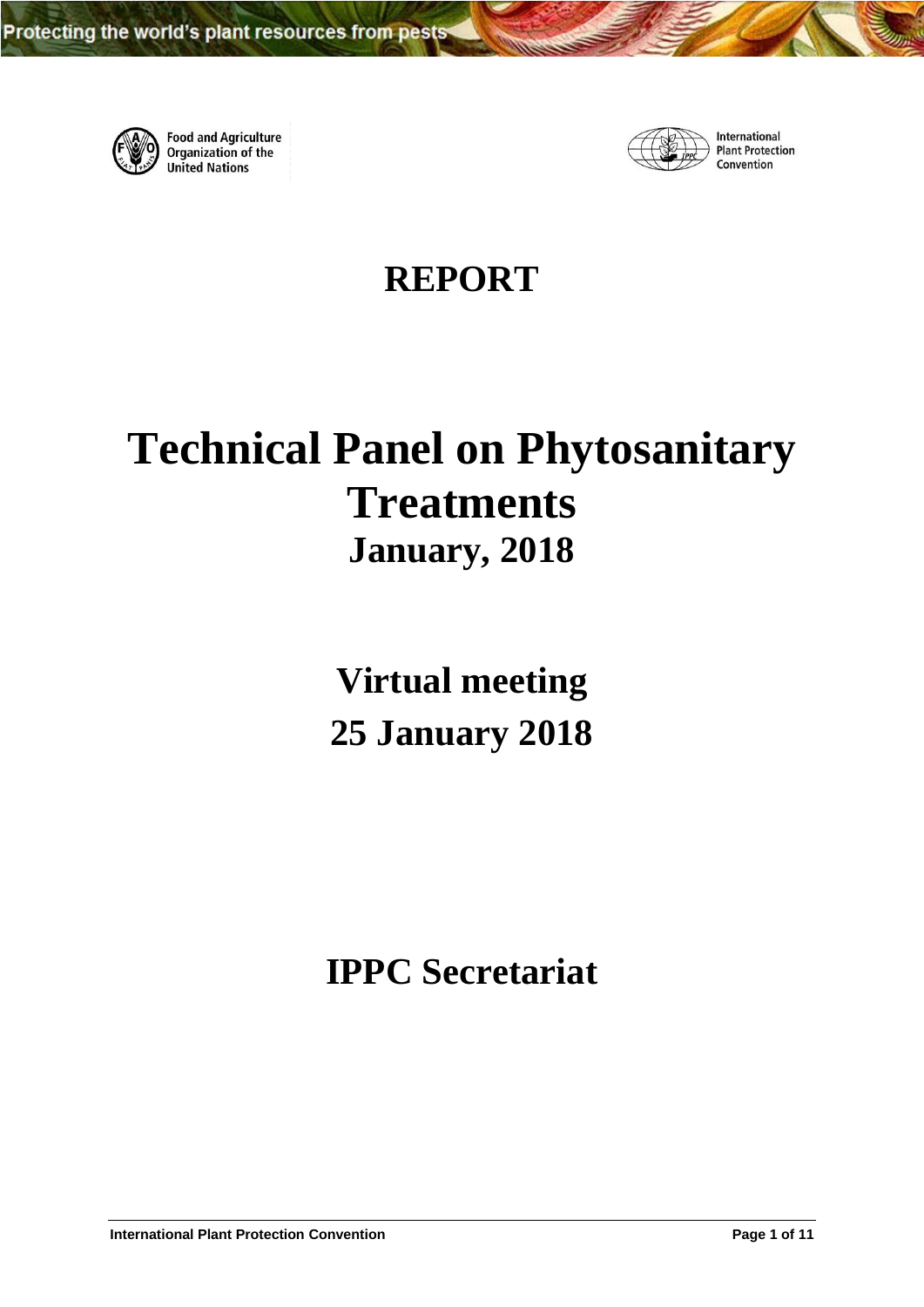The designations employed and the presentation of material in this information product do not imply the expression of any opinion whatsoever on the part of the Food and Agriculture Organization of the United Nations (FAO) concerning the legal or development status of any country, territory, city or area or of its authorities, or concerning the delimitation of its frontiers or boundaries. The mention of specific companies or products of manufacturers, whether or not these have been patented, does not imply that these have been endorsed or recommended by FAO in preference to others of a similar nature that are not mentioned.

The views expressed in this information product are those of the author(s) and do not necessarily reflect the views of FAO.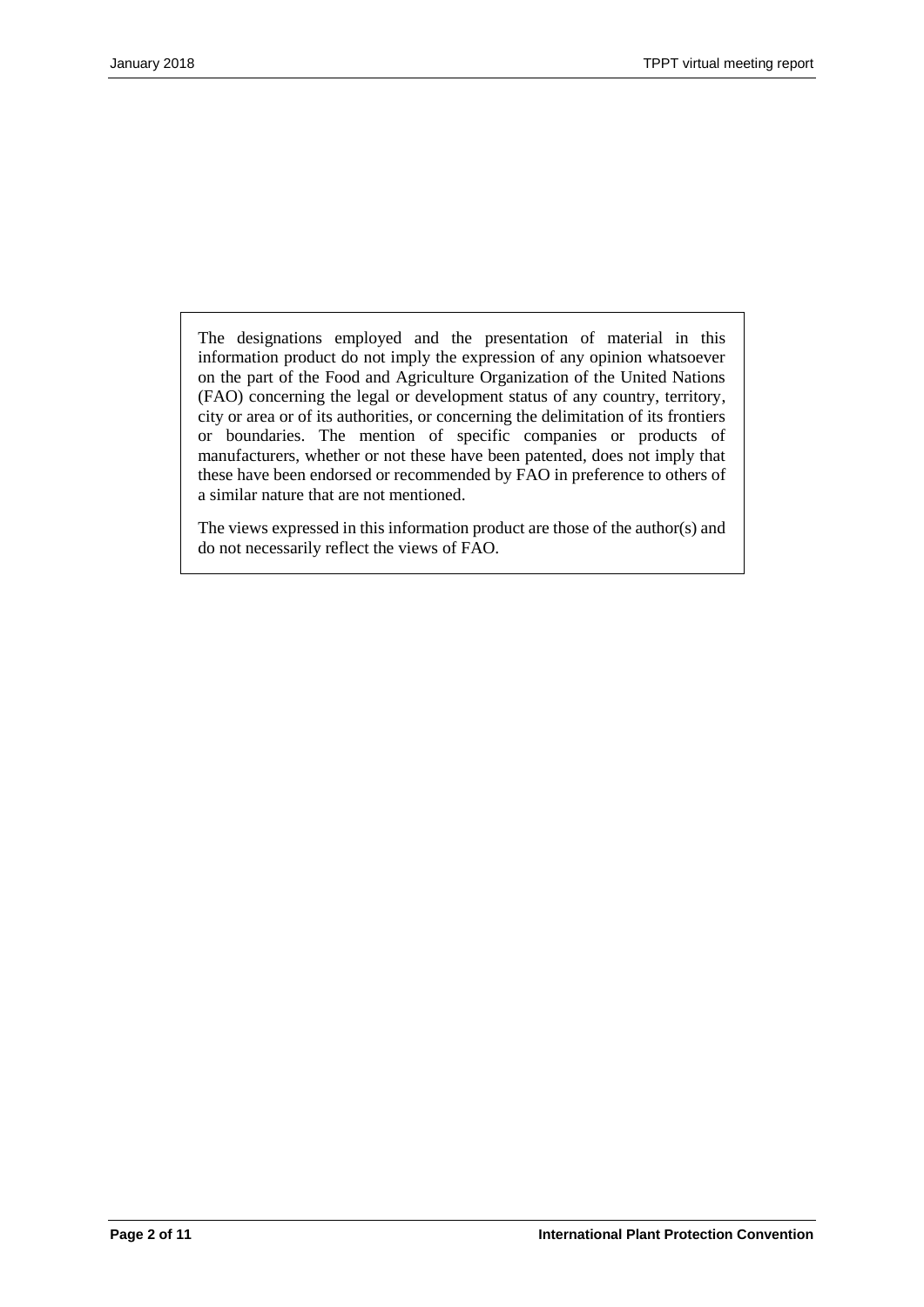# **CONTENTS**

| 1. |                                                                           |                                                                                      |  |  |  |  |
|----|---------------------------------------------------------------------------|--------------------------------------------------------------------------------------|--|--|--|--|
|    | 1.1                                                                       |                                                                                      |  |  |  |  |
|    | 1.2                                                                       |                                                                                      |  |  |  |  |
| 2. | TPPT Work Programme: Evaluation of Phytosanitary Treatment Submissions  4 |                                                                                      |  |  |  |  |
|    | 2.1                                                                       | Irradiation treatment for oriental fruit fly <i>Bactrocera dorsalis</i> on all fresh |  |  |  |  |
|    | 2.2                                                                       | Irradiation treatment for ants (Hymenoptera: Formicidae) hitchhiking on fresh        |  |  |  |  |
|    | 2.3                                                                       |                                                                                      |  |  |  |  |
|    | 2.4                                                                       | Hydrogen cyanide fumigation treatment for pine wood nematode and wood boring         |  |  |  |  |
|    | 2.5                                                                       |                                                                                      |  |  |  |  |
| 3. |                                                                           |                                                                                      |  |  |  |  |
| 4. |                                                                           |                                                                                      |  |  |  |  |
|    |                                                                           |                                                                                      |  |  |  |  |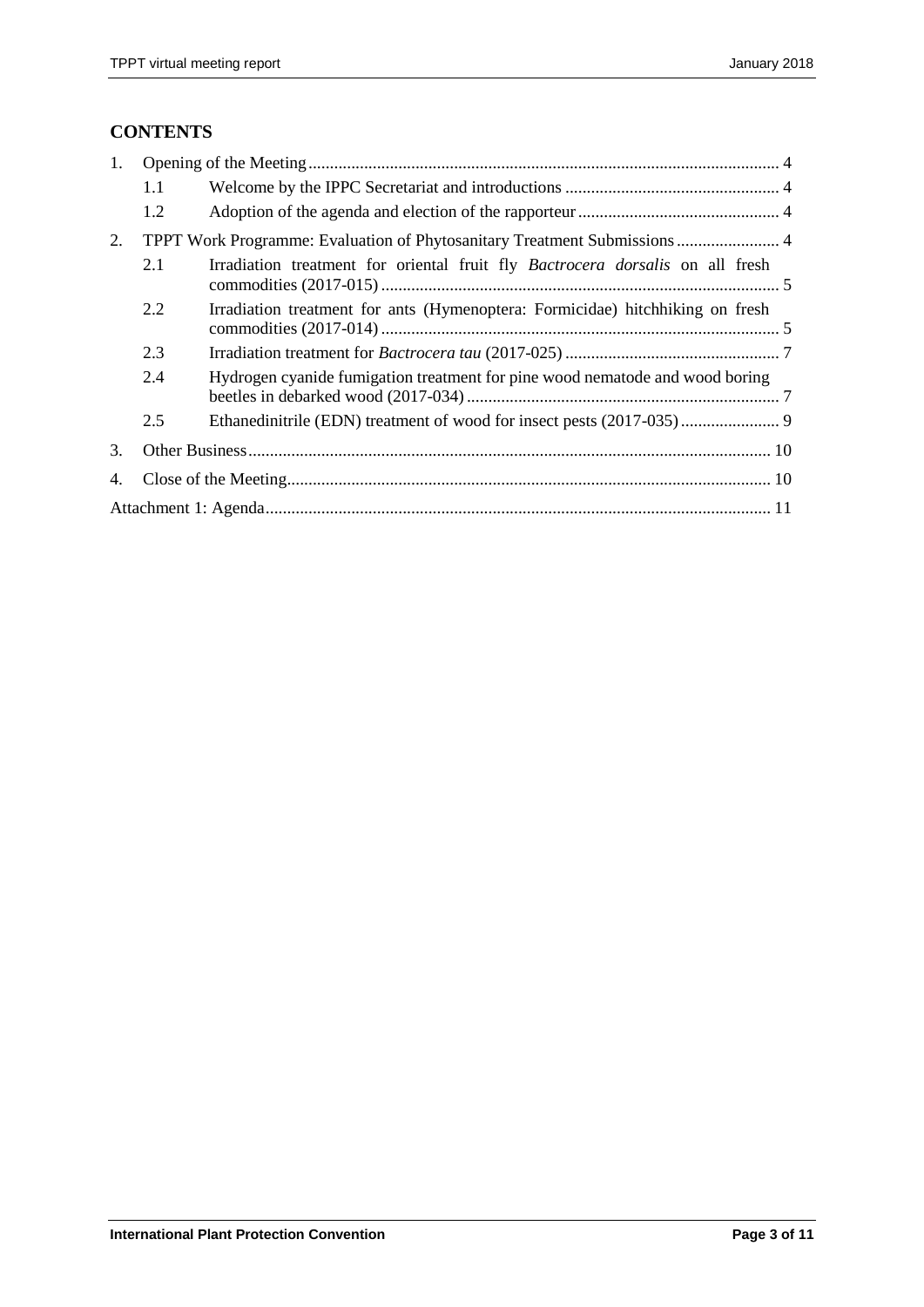# <span id="page-3-0"></span>**1. Opening of the Meeting**

## <span id="page-3-1"></span>**1.1 Welcome by the IPPC Secretariat and introductions**

- *[1]* The International Plant Protection Convention (IPPC) Secretariat (hereafter referred to as "Secretariat") lead for Technical Panel on Phytosanitary Treatments (TPPT) chaired the meeting and welcomed the following participants:
	- 1. Mr Glenn BOWMAN (Australia)
	- 2. Mr Toshiyuki DOHINO (Japan)
	- 3. Mr Scott MYERS (USA)
	- 4. Mr Michael ORMSBY (New Zealand)
	- 5. Mr Andrew PARKER (FAO/IAEA)
	- 6. Mr Eduardo WILLINK (Argentina)
	- 7. Mr Daojian YU (China)
	- 8. Mr Guy HALLMAN (Invited expert)
	- 9. Ms Adriana G. MOREIRA (IPPC Secretariat, lead)
	- 10. Ms Janka KISS (IPPC Secretariat, support)
	- 11. Ms Sandra GORITSCHNIG (IPPC Secretariat, support)
- *[2]* The full list of TPPT members and their contact details can be found on the International Phytosanitary Portal  $(IPP)^1$ .

# <span id="page-3-2"></span>**1.2 Adoption of the agenda and election of the rapporteur**

- *[3]* The Secretariat introduced the agenda and it was adopted as presented in Appendix 1 to this report.
- *[4]* Mr Eduardo WILLINK was elected as the rapporteur.

# <span id="page-3-3"></span>**2. TPPT Work Programme: Evaluation of Phytosanitary Treatment Submissions**

- *[5]* The Secretariat informed the TPPT of the ongoing Call for phytosanitary treatments and that the next cut-off date was 30 January 2018. Since the previous cut-off date of 5 June, the following three new submissions had been received, making a total of 28 submissions.
- *[6]* One submission had been received from the Philippines: the Irradiation treatment for *Sternochetus frigidus* (2017-036).
- *[7]* Two submissions had been received from the USA:
	- CATTS (Controlled Atmosphere/Temperature Treatment System) treatments against codling moth (*Cydia pomonella*) and western cherry fruit fly (*Rhagoletis indifferens*) in cherry (2017- 037)
	- CATTS (Controlled Atmosphere/Temperature Treatment System) treatments against codling moth (*Cydia pomonella*) and oriental fruit moth (*Grapholita molesta*) in apple (2017-038).
- [8] All the submissions and the non-confidential supporting documents are publicly available on the IPP<sup>2</sup>.
- *[9]* The List of submitted treatments<sup>3</sup> was presented to the TPPT, and the Secretariat explained that it had been updated with the three recent submissions. Mr Michael ORMSBY was selected as the Lead for the evaluation of the two CATTS treatments and Mr Andrew PARKER as the Lead for the Irradiation treatment for *Sternochetus frigidus*, taking into consideration the TPPT members' areas of expertise and the distribution of the workload.

l

<sup>1</sup>TPPT membership list:<https://www.ippc.int/en/publications/81655/>

<sup>&</sup>lt;sup>2</sup> Calls for treatments:<https://www.ippc.int/en/core-activities/standards-setting/calls-treatments/>

<sup>3</sup> 03\_TPPT\_2018\_Jan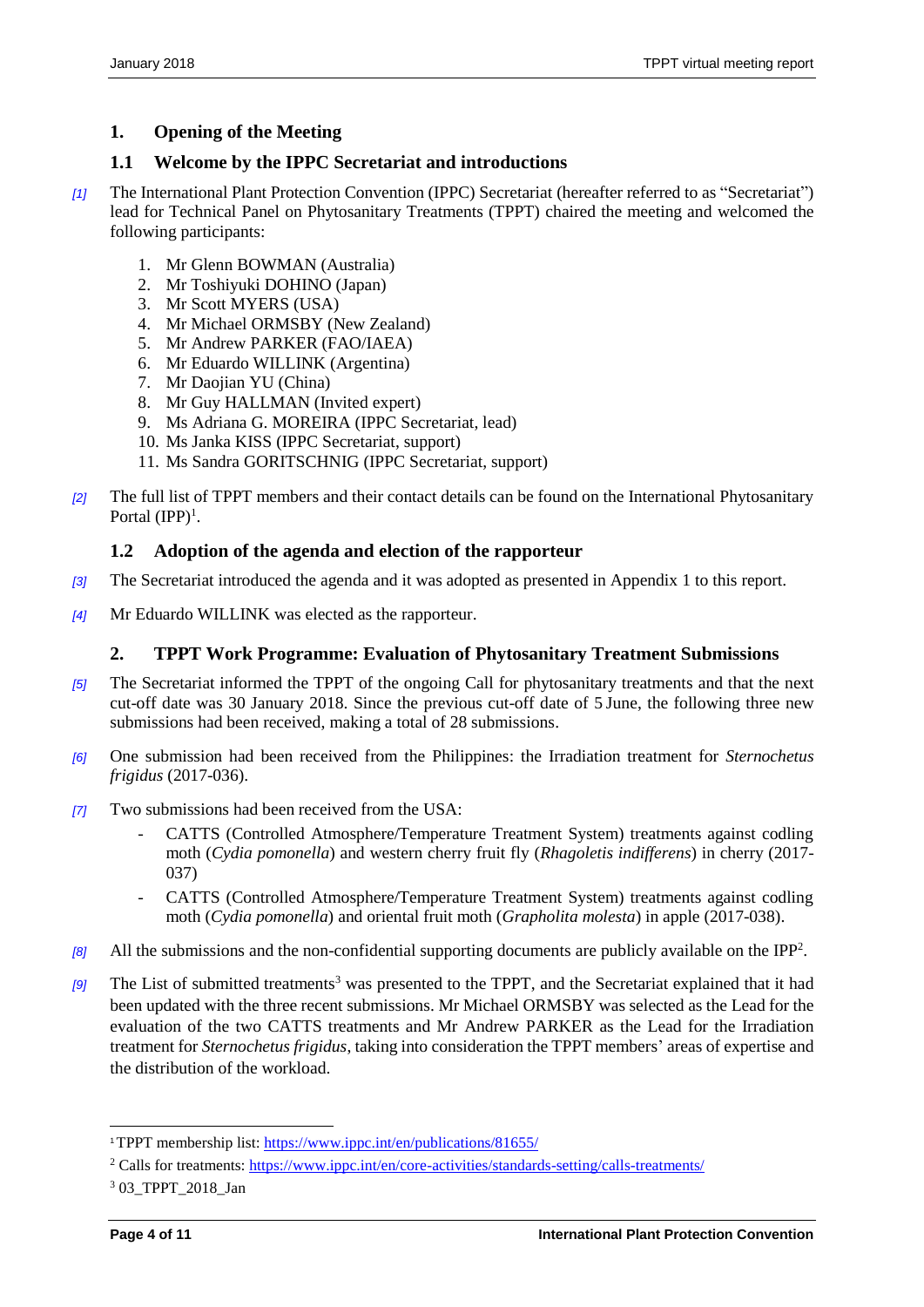#### <span id="page-4-0"></span>**2.1 Irradiation treatment for oriental fruit fly** *Bactrocera dorsalis* **on all fresh commodities (2017-015)**

- *[10]* The Lead for the submission, Mr Andrew PARKER, introduced the Checklist for evaluating treatment submissions and Prioritization score sheet<sup>4</sup> for the Irradiation treatment for oriental fruit fly *Bactrocera dorsalis* on all fresh commodities (2017-015).
- [11] The treatment proposal is based on two published studies<sup>5</sup> supplied with the proposal and one unpublished study that was not supplied. The two published studies produce similar results and are compatible with the proposal. However, questions remain about the equivalence of artificial and natural infestation as Follet and Armstrong (2004) seem to show a significant difference. Zhao *et al.* (2017) do not address this issue directly. The submitter should be invited to supply the unpublished study to support the equivalence of artificial and natural infestation for further consideration.
- *[12]* No commercial justification is given in the proposal and the proposed treatment of 125 Gy is only a little below the generic dose for all Tephritidae, that is 150 Gy (ISPM 28 (*Phytosanitary treatments for regulated pests*) PT 7 (Irradiation treatment for fruit flies of the family Tephritidae (generic)). It is assumed that there might be a commodity that is sensitive to 150 but not at 125, but this was not detailed in the submission.
- *[13]* The TPPT discussed the submission and one member suggested changing the dose to 116 Gy as this is supported by the research of Zhao *et al.* (2017) and produces high efficacy. This proposed lower dose warrants consideration of the treatment for addition to the TPPT work programme, as the difference to PT 7 is more significant.
- *[14]* The TPPT agreed to recommend the proposal to the Standards Committee (SC) for inclusion in the *List of topics for IPPC standards* (i.e. for inclusion in the work programme), with 116 Gy based on the research by Zhao *et al.* (2017), and requested the submitter to consider the above mentioned issues, supply the unpublished study to support the equivalence of artificial and natural infestation for further consideration, and provide commercial justification for the need for the dose reduction. The TPPT also decided to recommend priority 3 for this treatment to match the small benefit it would bring in reducing the irradiation dose for only one fruit fly species.
- *[15]* The TPPT:
	- (1) *recommended* the "Irradiation treatment for oriental fruit fly *Bactrocera dorsalis* on all fresh commodities (2017-015)" to the Standards Committee (SC) for inclusion in the *List of topics for IPPC standards* (i.e. for inclusion in the TPPT work programme), with priority 3 and Mr Andrew PARKER as the Treatment Lead, so that the TPPT can better assess the information from the submitter
	- (2) *asked* the submitter to provide the unpublished study to support the equivalence of artificial and natural infestation and provide commercial justification for the need for the dose reduction.

#### <span id="page-4-1"></span>**2.2 Irradiation treatment for ants (Hymenoptera: Formicidae) hitchhiking on fresh commodities (2017-014)**

*[16]* The Lead for the submission, Mr Scott MYERS, introduced the Checklist for evaluating treatment submissions and Prioritization score sheet<sup>6</sup> for the Irradiation treatment for ants (Hymenoptera:

l

<sup>6</sup> 05\_TPPT\_2018\_Jan

<sup>&</sup>lt;sup>4</sup> 04 TPPT 2018 Jan

<sup>5</sup> Follett, P.A. & Armstrong, J.W. 2004. Revised irradiation doses to control melon fly, Mediterranean fruit fly, and oriental fruit fly (Diptera: Tephritidae) and a generic dose for tephritid fruit flies. *Journal of Economic Entomology*, 97 (4): 1254–1262.

Zhao, J., Ma, J., Wu, M., Jiao, X., Wang, Z., Liang, F. & Zhan, G. 2017. Gamma radiation as a phytosanitary treatment against larvae and pupae of *Bactrocera dorsalis* (Diptera: Tephritidae) in guava fruits. *Food Control*, 72: 360–366.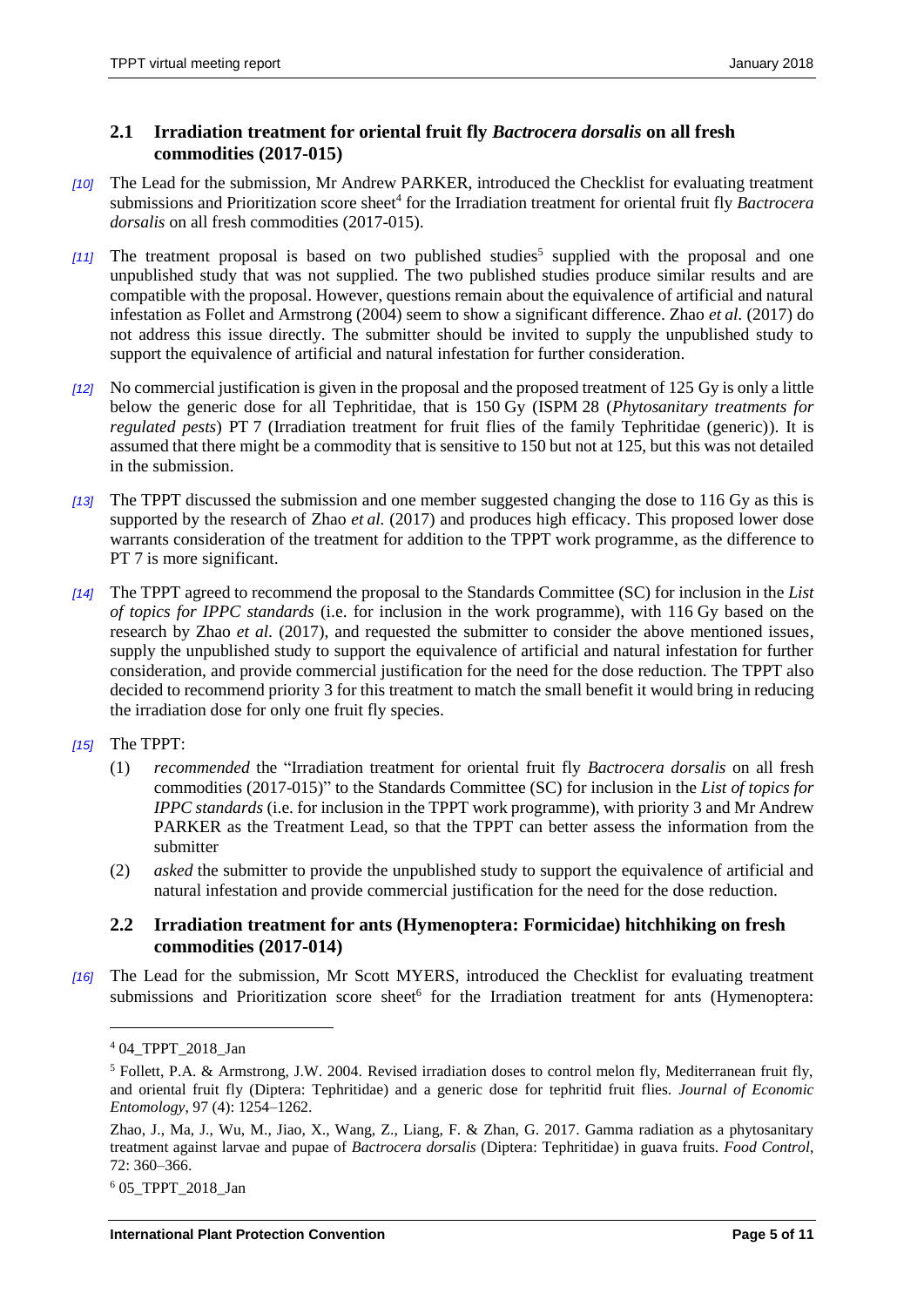Formicidae) hitchhiking on fresh commodities (2017-014). Four reference papers<sup>7</sup> were submitted along with the submission, and an irradiation dose of 150 Gy was proposed.

- *[17]* The Lead explained that the irradiation dose response studies were conducted with four species of invasive ants: big-headed ant, *Pheidole megacephala*; little fire ant, *Wasmannia auropunctata*; Argentine ant, *Linepithema humile*; and red imported fire ant, *Solenopsis invicta*. The goal of the irradiation treatment was to produce sterility in reproductive females (queens).
- *[18]* In total for the four species, 152 fertile queens in microcolonies were irradiated. Doses ranging from 25 to 190 Gy were used, depending on species and study. Results found that the four species responded fairly similarly, and that queens of all species were sterilized at <90 Gy.
- *[19]* In some species, queens continued to lay eggs that hatched and larvae developed, but were not able to reach maturity and reproduce. The treatment proposal is a radiation dose of 150 Gy, to include a "safety factor" to account for low numbers in the treatment group.
- *[20]* For two of the species, doses as high as 150 Gy were not tested. The highest dose evaluated with little fire ant (*Wasmannia auropunctata*) and Argentine ant (*Linepithema humile*) was 100 and 90 Gy, respectively, so it is not known what additional impact 150 Gy would have on reproductive females of these two species.
- *[21]* One member queried what practical application of this treatment would be possible, and the TPPT discussed that small sized and higher risk commodities could be treated according to this schedule. Another member pointed out that the schedule is proposed for fresh commodities such as fruits and vegetables and the dose is the same as the generic fruit fly treatment (PT 7), so the treatment could be applied for both pest groups at the same time. Another member pointed out that a generic treatment for all insects was recommended for the work programme of the TPPT, and pointed out that it would cover ants as well.
- *[22]* Some members clarified that ants are of concern to the Pacific islands, and mentioned Hawaii in particular. New Zealand also conducts specific surveillance activities for ants. The Secretariat mentioned that invasive ants are one of the groups of pests in the "IPPC surveillance pilot project".
- *[23]* Experiments appear to have been conducted properly to support the treatment and the results are interpreted accurately; however, the TPPT was concerned about whether the experimental evidence is adequate to approve this treatment for all species in this large family. One member pointed out that the researchers might face difficulty providing more information, considering the time-consuming nature of the experiments due to the biology of ants (one queen per colony).
- *[24]* One TPPT member queried whether the sterility of the queen is an appropriate phytosanitary measure to stop the invasive ant species from establishing. He also queried whether surviving females could take over the role of the queen.
- *[25]* The TPPT agreed to recommend this treatment to the SC for inclusion in the *List of topics for IPPC standards* (i.e. for inclusion in the TPPT work programme) with priority 3, so that the information from

 $\overline{a}$ 

<sup>7</sup> Follett, P.A. & Taniguchi, G. 2007. Effect of irradiation on the longevity and reproduction of *Pheidole megacephala* (Hymenoptera: Formicidae) queens. *Proceedings of the Hawaiian Entomological Society*, 39: 43– 47.

Calcaterra, L., Coulin, C., Briano, J. & Follett, P.A. 2012. Acute exposure to low dose radiation disrupts reproduction and reduces longevity in *Wasmannia auropunctata* (Hymenoptera: Formicidae) queens. *Journal of Economic Entomology*, 105: 817–822.

Coulin, C., Calcaterra, L. & Follett, P.A. 2014. Fecundity and longevity of Argentine ant (Hymenoptera: Formicidae) queens in response to irradiation. *Journal of Applied Entomology*, 138 (5): 355–360.

Follett, P.A., Porcel, S. & Calcaterra, L.C. 2016. Effects of irradiation on queen survivorship and reproduction in the invasive fire ant *Solenopsis invicta* (Hymenoptera: Formicidae) and a proposed phytosanitary irradiation treatment for ants. *Journal of Economic Entomology*, 109 (6): 2348–2354.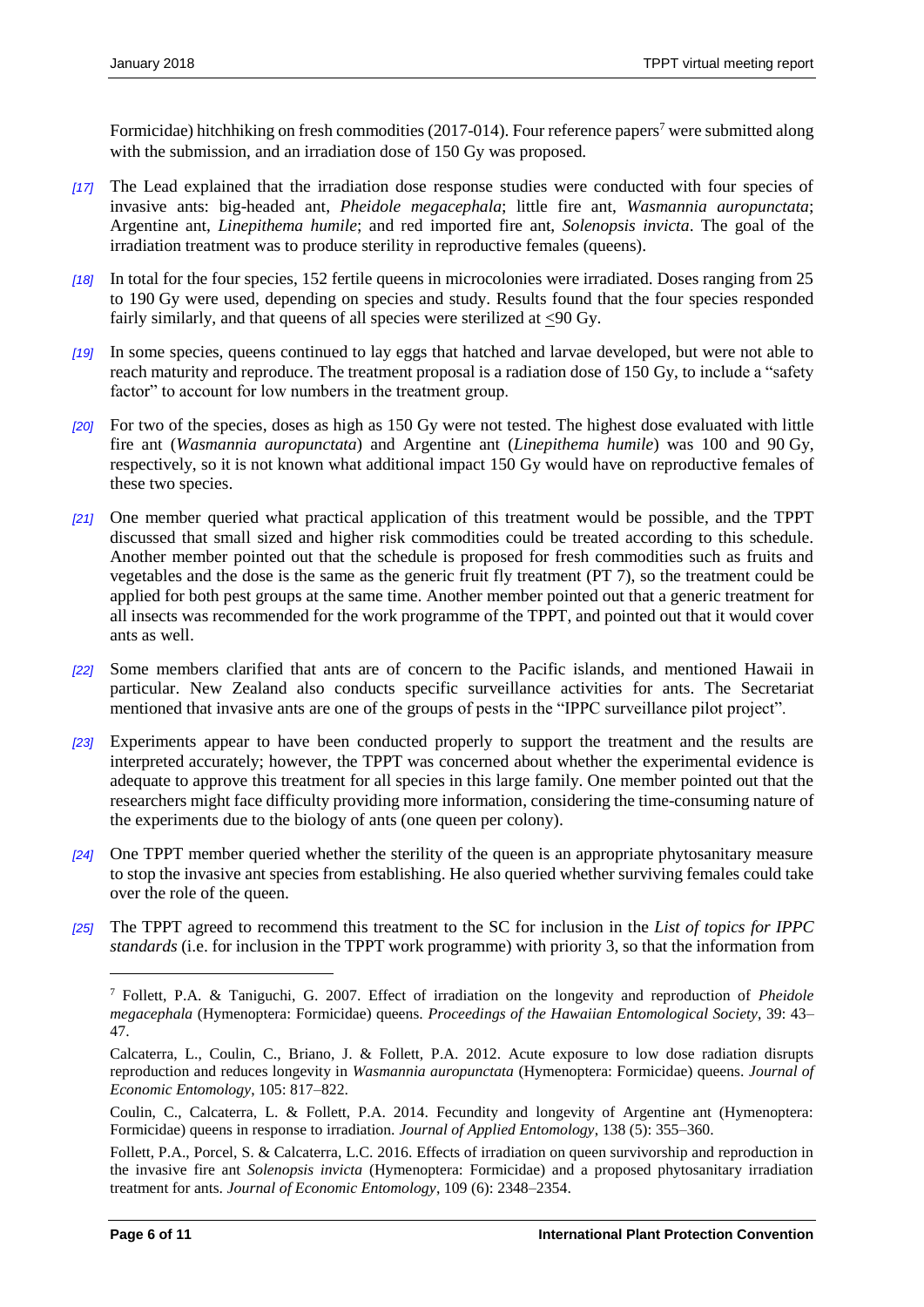the submitter could be further assessed, and decided to ask the submitter to provide further available studies and justification of the low numbers of insects tested.

- *[26]* The TPPT:
	- (3) *recommended* the "Irradiation treatment for ants (Hymenoptera: Formicidae) hitch-hiking on fresh commodities (2017-014)" to the Standards Committee (SC) for inclusion in the *List of topics for IPPC standards* (i.e. for inclusion in the TPPT work programme), with priority 3 and Mr Scott MYERS as the Treatment Lead, so that the TPPT can better assess the information from the submitter
	- (4) *asked* the submitter to provide further available studies and justification for the low number of insects tested, and to confirm whether the ant colonies lose their reproductive capacity once the queen is sterilized.

#### <span id="page-6-0"></span>**2.3 Irradiation treatment for** *Bactrocera tau* **(2017-025)**

- *[27]* The Lead for the submission, Mr Andrew PARKER, introduced the Checklist for evaluating treatment submissions and Prioritization score sheet<sup>8</sup> for the Irradiation treatment for *Bactrocera tau* (2017-025).
- *[28]* The Lead explained that the proposed schedule is a dose of 85 Gy to prevent the emergence of adults of *Bactrocera tau*, with 95% confidence that the treatment according to this schedule prevents the development of not less than 99.9972% of adults of *Bactrocera tau*. The submission is supported by one study by Zhan *et al.* (2015)<sup>9</sup>.
- *[29]* He pointed out that the proposal was well presented, with data and efficacy calculations. However, species identification and retention of voucher specimens should be clarified.
- *[30]* The TPPT briefly discussed the economic importance of this fruit fly. One member mentioned that *B. tau* is unresponsive to traps, therefore such information may be more difficult to obtain. It was noted that there is a generic treatment approved for all fruit flies already (PT 7) and thus priority 3 was agreed.
- *[31]* The TPPT agreed to ask the submitter to provide information on species identification and retention of voucher specimens, and to provide data to establish the economic importance of the treatment.
- *[32]* The TPPT:
	- (5) *recommended* the "Irradiation treatment for *Bactrocera tau* (2017-025)" to the Standards Committee (SC) for inclusion in the *List of topics for IPPC standards* (i.e. for inclusion in the TPPT work programme), with priority 3 and Mr Andrew PARKER as the Treatment Lead, so that the TPPT can better assess the information from the submitter
	- (6) *asked* the submitter to provide the missing information on species identification and voucher specimen retention, and justify the economic importance of the treatment.

#### <span id="page-6-1"></span>**2.4 Hydrogen cyanide fumigation treatment for pine wood nematode and wood boring beetles in debarked wood (2017-034)**

*[33]* The Lead for the submission, Mr Matthew SMYTH, was unable to attend the meeting, thus Mr Glenn BOWMAN introduced the Checklist for evaluating treatment submissions and Prioritization score sheet<sup>10</sup> for the Hydrogen cyanide fumigation treatment for pine wood nematode and wood boring beetles in debarked wood (2017-034).

l

<sup>8</sup> 06\_TPPT\_2018\_Jan

<sup>9</sup> Guoping, Z., Lili, R., Ying, S., Qiaoling, W., Daojian, Y., Yuejin, W. & Tianxiu, L. 2015. Gamma irradiation as a phytosanitary treatment of *Bactrocera tau* (Diptera: Tephritidae) in pumpkin fruits. *Journal of Economic Entomology*, 108(1):88–94.

<sup>&</sup>lt;sup>10</sup> 07 TPPT 2018 Jan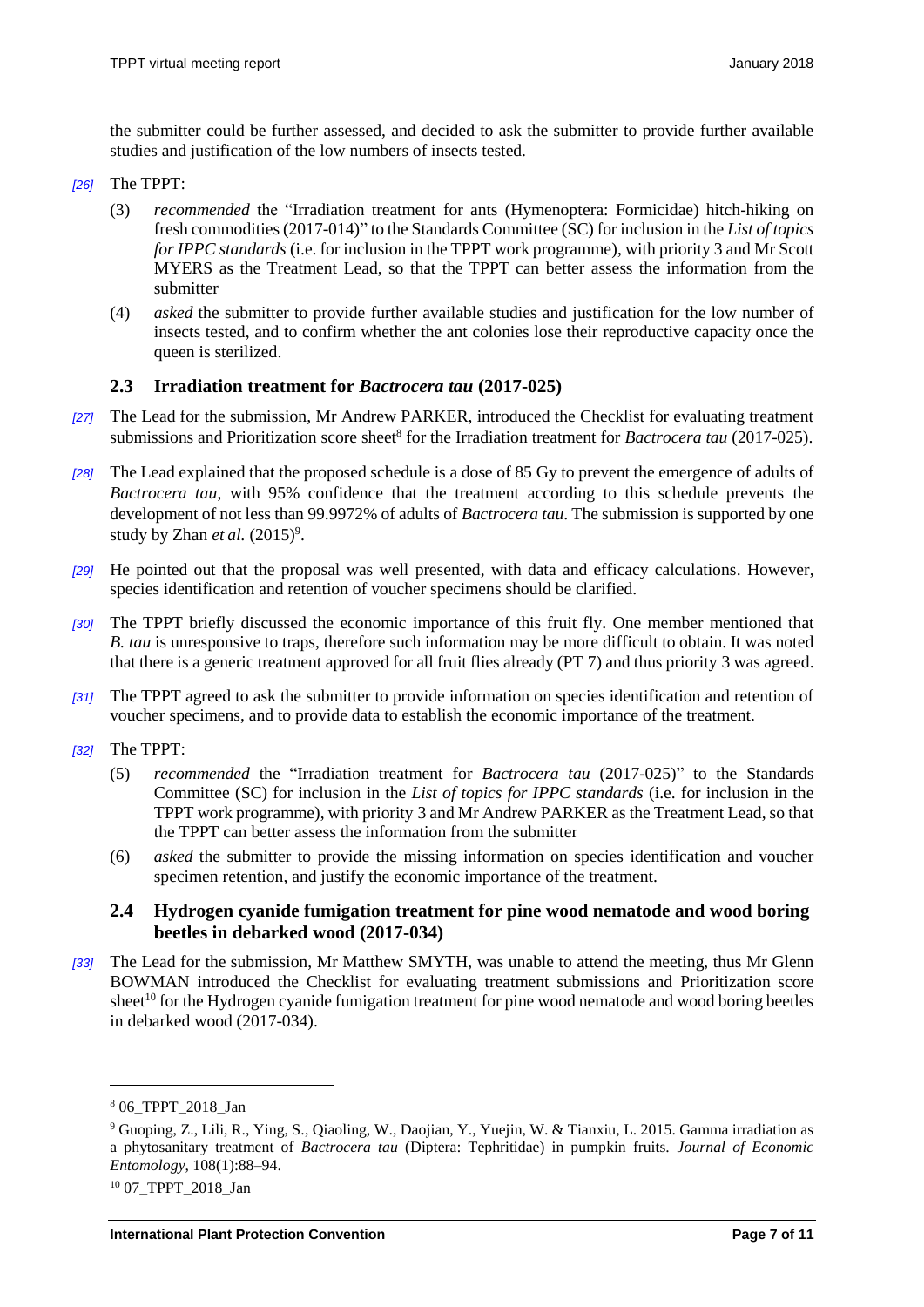- *[34]* The target regulated articles according to the submissions are wood and wooden furniture, wood packaging material and other wooden objects. The proposed schedule is  $20 \text{ g/m}^3$  hydrogen cyanide (HCN) at 12 °C and above for 24 hours or more. The maximum thickness of wood (debarked) to be treated is 9 cm. No moisture content is specified. Two main references<sup>11</sup> are cited.
- *[35]* This application has been submitted to show that HCN shows promise as an alternative fumigant. However, the data presented in the application do not identify key parameters that would be expected to affect treatment efficacy. Deficiencies in the data include the following:
	- The most tolerant life stage for *Bursaphelenchus xylophilus* (the pine wood nematode, PWN) and for *Anoplophora glabripennis* (the Asian long horned beetle) is not identified. For *Hylotrupes bajulus* (the house long-horned beetle), pupae were identified as the most tolerant life-stage associated with wood, with efficacy trials conducted on larvae.
	- The temperature used during the fumigation is not given in all cases.
	- The wood moisture content is not clearly identified in all cases.
	- The volume of commodity treated relative to the size of the fumigation chamber (chamber load) is not given.
	- The size of wooden blocks (infested with pests during efficacy trials) are smaller than requested in the proposed treatment.
	- No sampling is presented to show HCN disperses evenly throughout the chamber.
	- There is no testing of wood to represent commercial loads, such as stacks of timber where fumigant concentration and penetration may vary.
	- The wooden blocks used for PWN trials were not *Pinus*, the preferred host. Spruce (a lesser host) was used, infested with PWN in a pinewood sawdust mixture. Spruce was demonstrated to have a significantly higher rate of sorption and penetration by HCN that resulted in higher concentrations throughout a spruce block compared to a pine block. Mortality of PWN achieved in the spruce model system is likely to be higher than in *Pinus* hosts.
	- Minimum requirements for replication were not met. (Normally at least three replicates would be necessary but in the trials for PWN, for example, there is no replication in the trial with the highest number of individuals treated.)
	- The number of individual pests treated is low: <20 wood-boring beetles with 100% mortality at the schedules used, and 1200 PWN with two survivors at the most stringent schedule tested.
- *[36]* The authors of the main papers support HCN as a fumigant and note "initial results are promising" (for wood borers and PWN) and "research on naturally infested wood should be desirable" (for PWN)*.*
- *[37]* Given the above points of discussion, the TPPT did not recommend that this treatment be included in its work programme, but recommended that the submitter resubmit the proposal for phytosanitary treatment. However, before an application is resubmitted, the issues identified above need to be addressed and significantly more testing under conditions that replicate commercial and natural conditions is required. The TPPT noted that PT 23 (Sulphuryl fluoride fumigation treatment for nematodes and insects in debarked wood) provides an example on what kind of references and information are suitable to support a phytosanitary treatment.
- *[38]* The TPPT:

l

(7) *recommended* to the Standards Committee (SC) that the "Hydrogen cyanide fumigation treatment for pine wood nematode and wood boring beetles in debarked wood (2017-034)" not be included

<sup>11</sup> Douda, O. *et al.* (2015). Hydrogen cyanide for treating wood against pine wood nematode (*Bursaphelenchus xylophilus*): Results of a model study. *Journal of Wood Science*, doi:10.1007/s10086-014-1452-9.

Stejskal, V. *et al.* (2014). Wood penetration ability of hydrogen cyanide and its efficacy for fumigation of *Anoplophora glabripennis*, *Hylotrupes bajulus* (Coleoptera), and *Bursaphelenchus xylophilus* (Nematoda). *International Biodeterioration & Biodegradation*, 86: 189–195.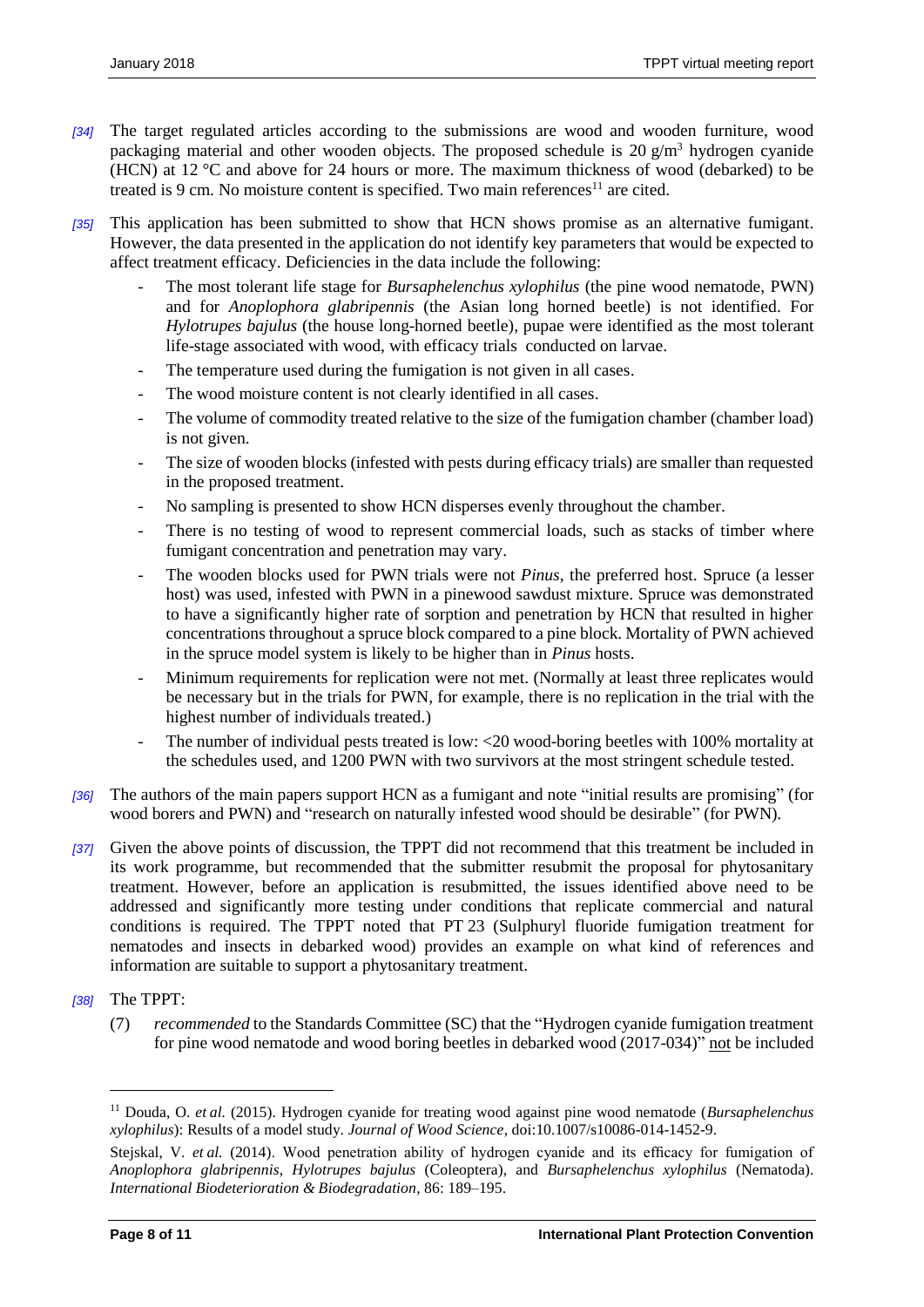in the *List of topics for IPPC standards* (i.e. not be in the TPPT work programme), as significantly more testing is required.

#### <span id="page-8-0"></span>**2.5 Ethanedinitrile (EDN) treatment of wood for insect pests (2017-035)**

- *[39]* The Lead for the submission, Mr Scott MYERS, introduced the Checklist for evaluating treatment submissions and Prioritization score sheet<sup>12</sup> for the Ethanedinitrile (EDN) treatment of wood for insect pests (2017-035).
- *[40]* Multiple schedules are proposed in the submission, based on efficacy data from a number of studies<sup>13</sup> evaluating efficacy of EDN in a variety of applications. Supporting data consist of *in vitro* studies of wood-boring beetles in various life stages. The studies are conducted with naturally and artificially infested wood, using wood-boring insects along with some unrelated stored produce insects.
- *[41]* The most applicable study to the treatment is a fumigation of pine logs targeting *Monochamus alternatus*, a cerambycid wood-boring beetle (Lee *et al*. 2017). This study appears to be the basis for the broad, recommended wood treatment at 10 °C targeting "insect pests".
- *[42]* The concentration–time product (CT) values reported by the study of Lee *et al*. (2017) do not align with the dose and duration of the fumigation experiment. For example, a 100 mg per litre initial dose in a 24 hour fumigation reportedly yielded a mean CT value of 284.5 mg h per litre. For this to occur, there would have to have been an extremely rapid and sharp decline in the gas concentration during the treatment. The mean concentration would have had to have been around 11 mg per litre (from an initial dose of 100).
- *[43]* The low number of insects treated (even for studies of wood borers) reported by Lee *et al*. (2017) does not yield a high level of confidence. The treatment at 10 °C was based on a total of 157 larvae killed.
- *[44]* The efficacy of EDN is provided for five species of stored product insects that are not associated with wood or wood products.
- *[45]* The efficacy of EDN is provided for wood-inhabiting insects tested *in vitro*, which does not support the efficacy of the treatment that is proposed which includes wood up to 20 cm thick.
- *[46]* Given the above points of discussion, the TPPT did not recommend this treatment be included in its work programme as it is currently written. The TPPT also noted that the efficacy data provided do not support the phytosanitary use of the treatment, and it was not appropriate to extrapolate efficacy of a treatment tested on naked insects *in vitro* to a wood commodity like logs or sawn timbers.
- *[47]* The TPPT considered the evaluation of the submission and recommended that the submitter consider resubmission of the treatment focused on a well-defined commodity or pathway (e.g. pine logs of particular species or groups, sawn lumber of defined dimensions and moisture content, species or

 $\overline{a}$ 

<sup>&</sup>lt;sup>12</sup> 08 TPPT 2018 Jan

<sup>&</sup>lt;sup>13</sup> Emery, R.N, Ren, Y.L, Newman, J. & Thalavaisundaram, S. (2014). Evaluation of ethanedinitrile (EDN) as a methyl bromide alternative for eradication of European House Borer (EHB). 11th International Working Conference on Stored Product Protection.

Najar-Rodriguez, A.J, Hall, M.K.D, Adlam, A.R., Hall, A.J, Burgess, S.B. & Somerfield, K.G. (2015). Developing new fumigation schedules for the phytosanitary treatment of New Zealand export logs: Comparative toxicity of two fumigants to the burnt pine longhorn beetle, *Arhopalus ferus*. *New Zealand Plant Protection*, 68: 19–25.

Lee, B.H, Park, C.G. & Ren, Y.L (2017). Evaluation of different applications of ethanedinitrile (C2N2) in various fumigation chambers for control of *Monochamus alternatus* (Coleoptera: Cerambycidae) in naturally infested logs. *Journal of Economic Entomology*, 110(2): 502–506.

Ren, Y., Wang, Y., Barak, A.V., Wang, X., Liu, Y. & Dowsett, H.A. (2006). Toxicity of ethanedinitrile to *Anoplophora glabripennis* (Coleoptera: Cerambycidae) larvae. *Journal of Economic Entomology* 99(2): 306–312.

Ren, Y., Agarwal, M., Newman, J. & Du, B. (2014). Comparison of ethanedinitrile (EDN) with methyl bromide (MB) as a biosecurity treatment for timber and log. A PBCRC Report prepared for BOC limited. 42 pp.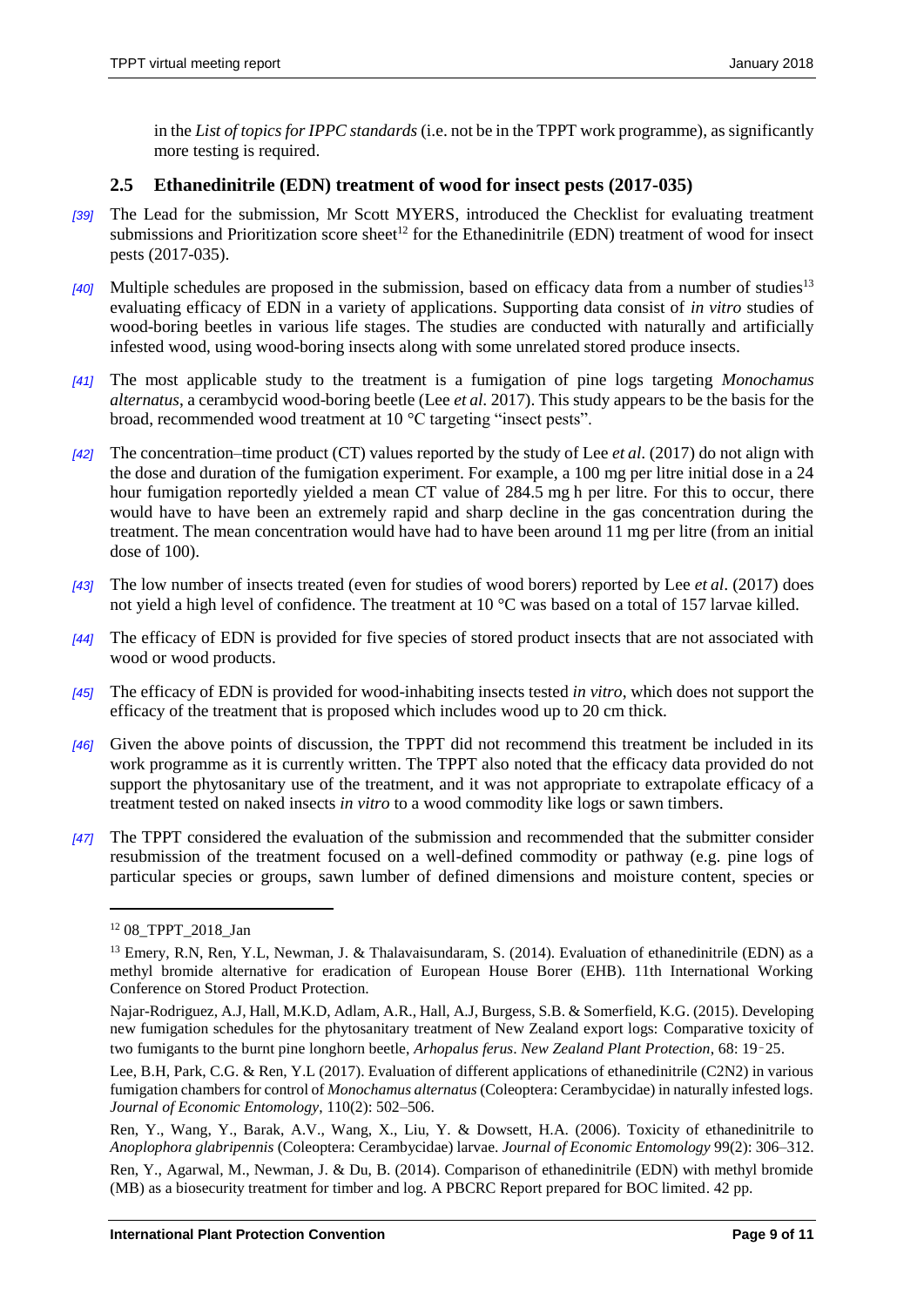groups), providing data that support the efficacy of the treatment for the target pests on the defined commodity.

- *[48]* The TPPT:
	- (8) *recommended* to the Standards Committee (SC) that the "Ethanedinitrile (EDN) treatment of wood for insect pests (2017-035)" not be included in the *List of topics for IPPC standards* (i.e. not be in the TPPT work programme), as significantly more testing under conditions that replicate commercial and natural conditions is required.

#### <span id="page-9-0"></span>**3. Other Business**

*[49]* No other business was discussed.

#### <span id="page-9-1"></span>**4. Close of the Meeting**

- *[50]* The Secretariat informed the TPPT that the next virtual meeting is planned for 20 February 2018 and will be dedicated to discussing and finalizing the draft ISPM on the Requirements for the use of modified atmosphere treatments as a phytosanitary measure (2014-006). This ISPM would be presented at the May 2018 SC meeting pending the final approval of the TPPT.
- *[51]* The Secretariat explained that the November SC assigned a new lead steward to the draft, Mr Nicolaas HORN, who will attend the virtual meeting.
- *[52]* A further virtual meeting is planned for 21 March 2018 to discuss further treatment submissions from the Call for treatments.
- *[53]* The Secretariat thanked the TPPT members for their participation and closed the meeting.